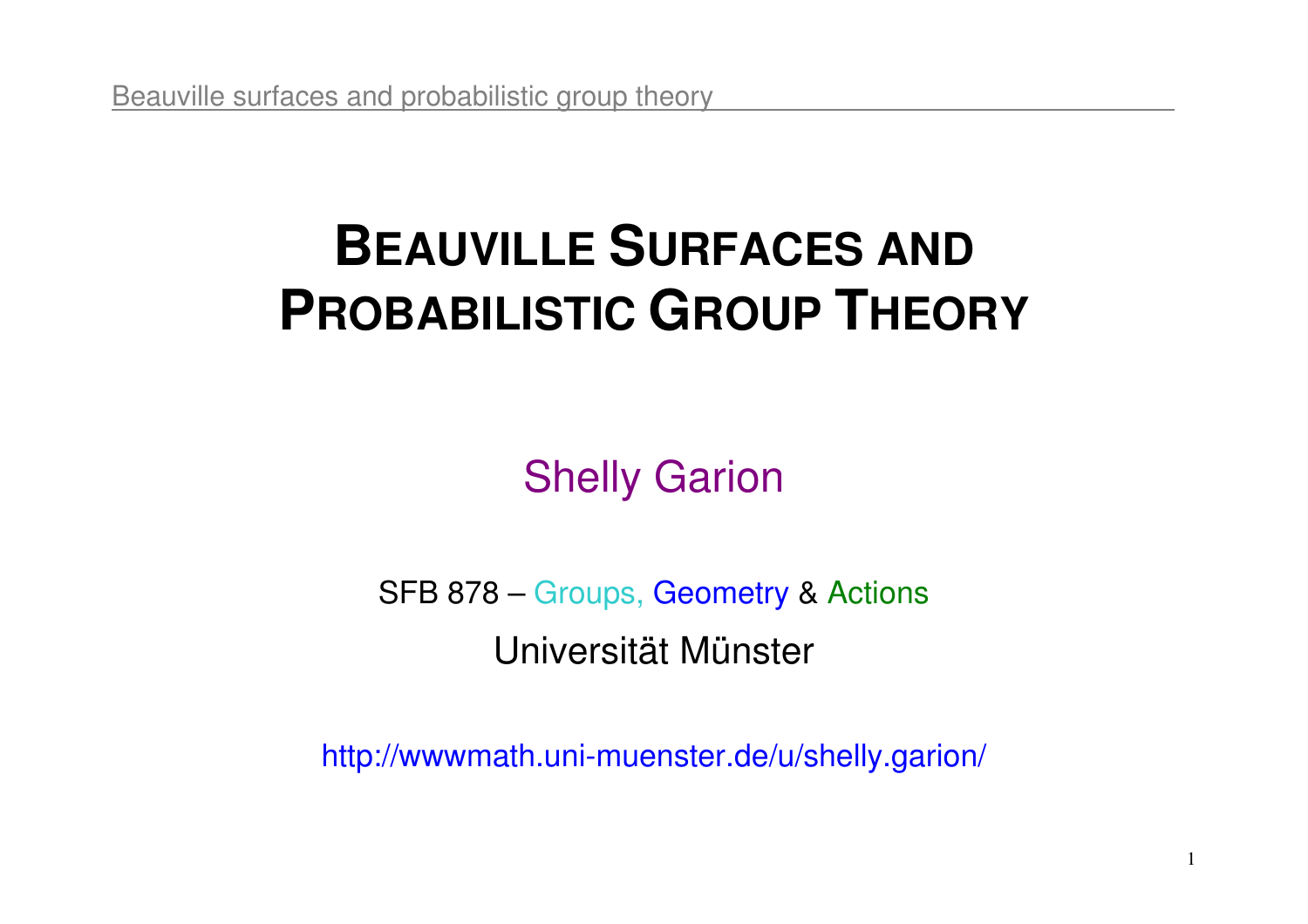## **Outline**

- Triangle groups and Hurwitz groups:
	- Which finite simple groups are quotients of given triangle groups?
- Beauville surfaces and Beauville structures:
	- Which finite simple groups admit Beauville structures?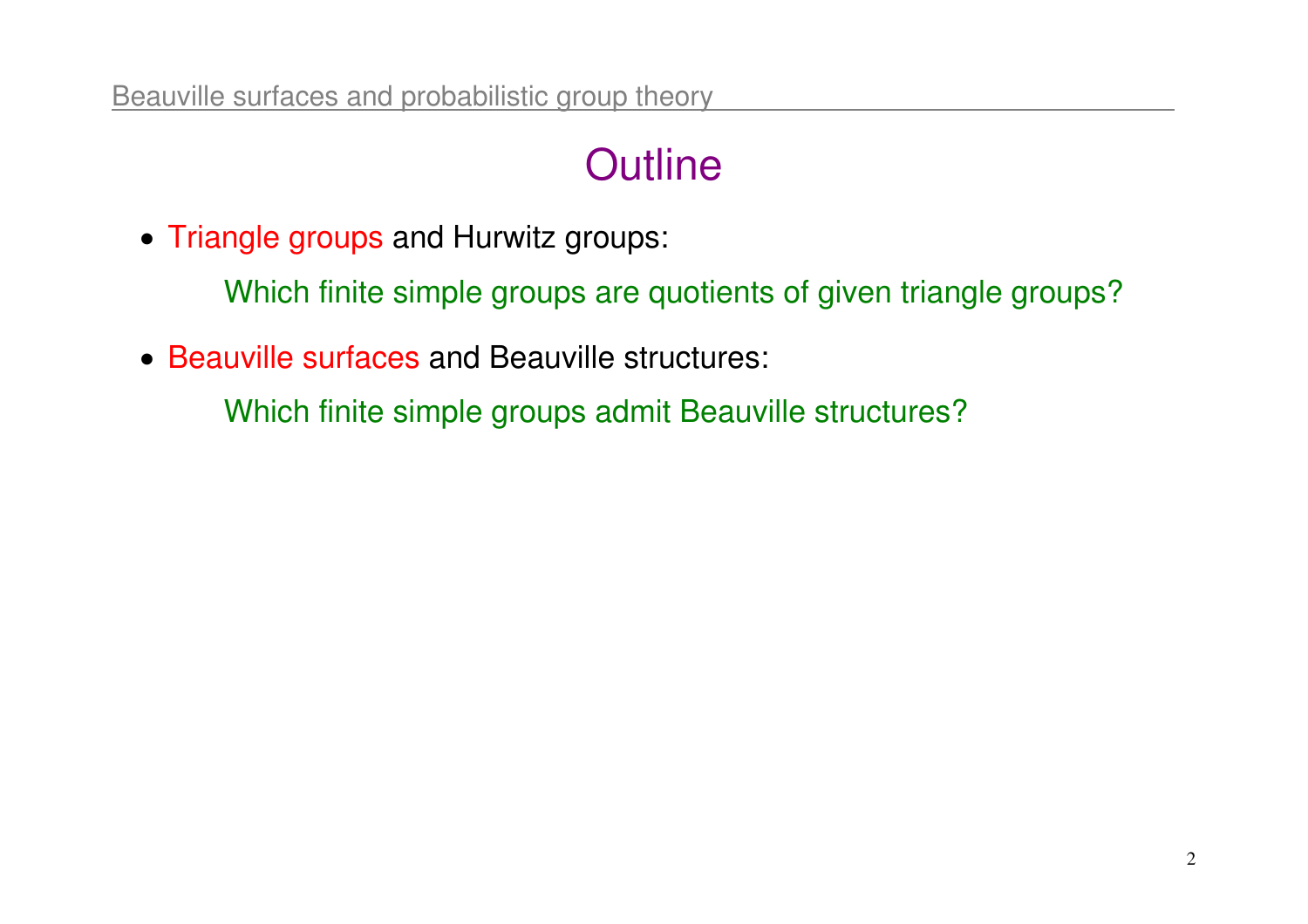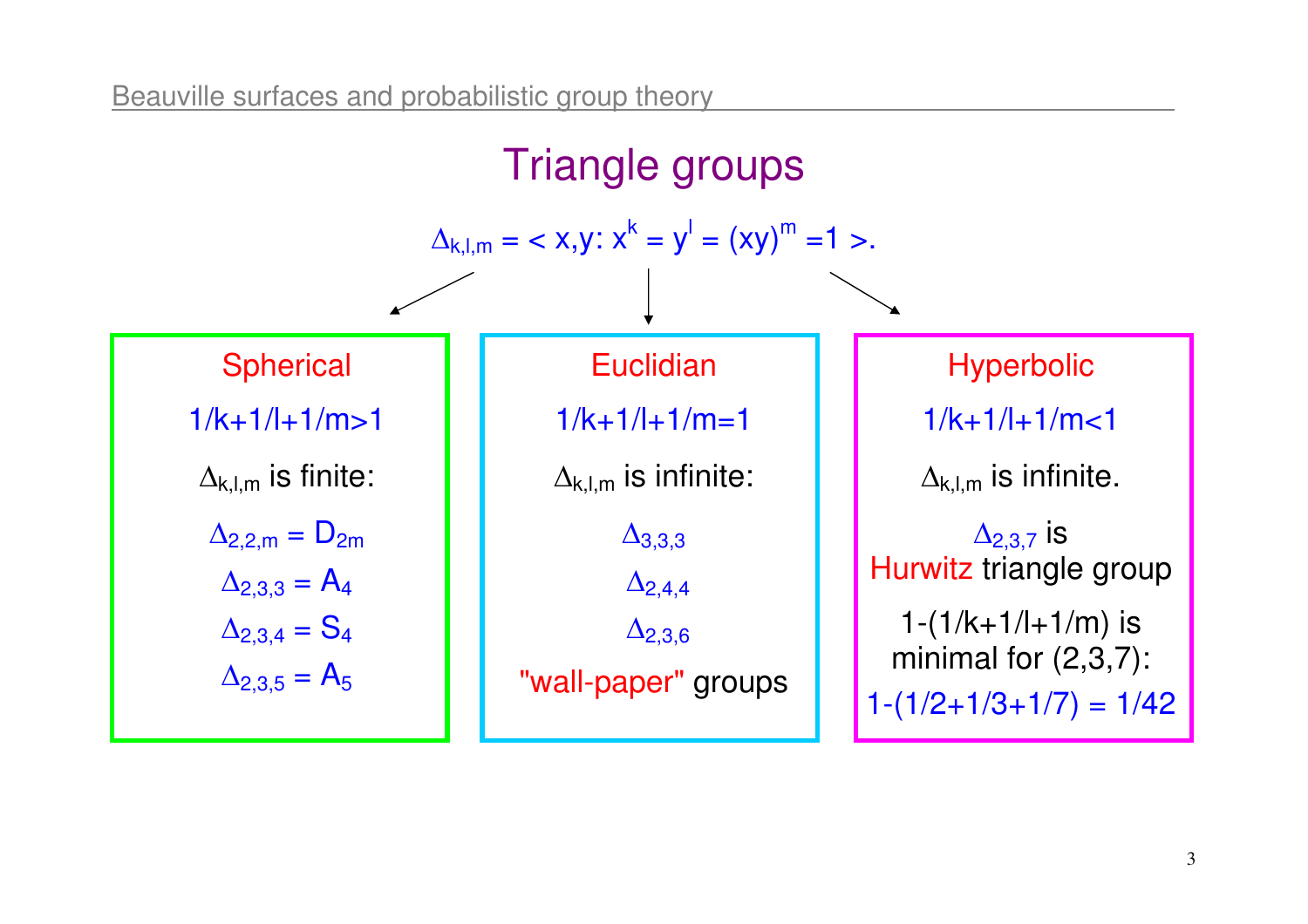## Finite quotients of triangle groups

**Question:** Which finite (simple) groups are quotients of ∆=<sup>∆</sup>k,l,m?



Finite quotients of  $\Delta_{2,3,7}$  are called Hurwitz groups.

```
Example: PSL<sub>2</sub>(7) (order=168).
```
**Motivation:** Riemann surfaces [Hurwitz's automorphisms Theorem, 1893].

**Question:** Which finite simple groups are Hurwitz groups? [Higman 60's, Macbeath '68, Conder, Cohen, Di-Martino, Luccini, Malle, Tamburini, Vincent, Vsemirnov, Wilson, Zalesski, …]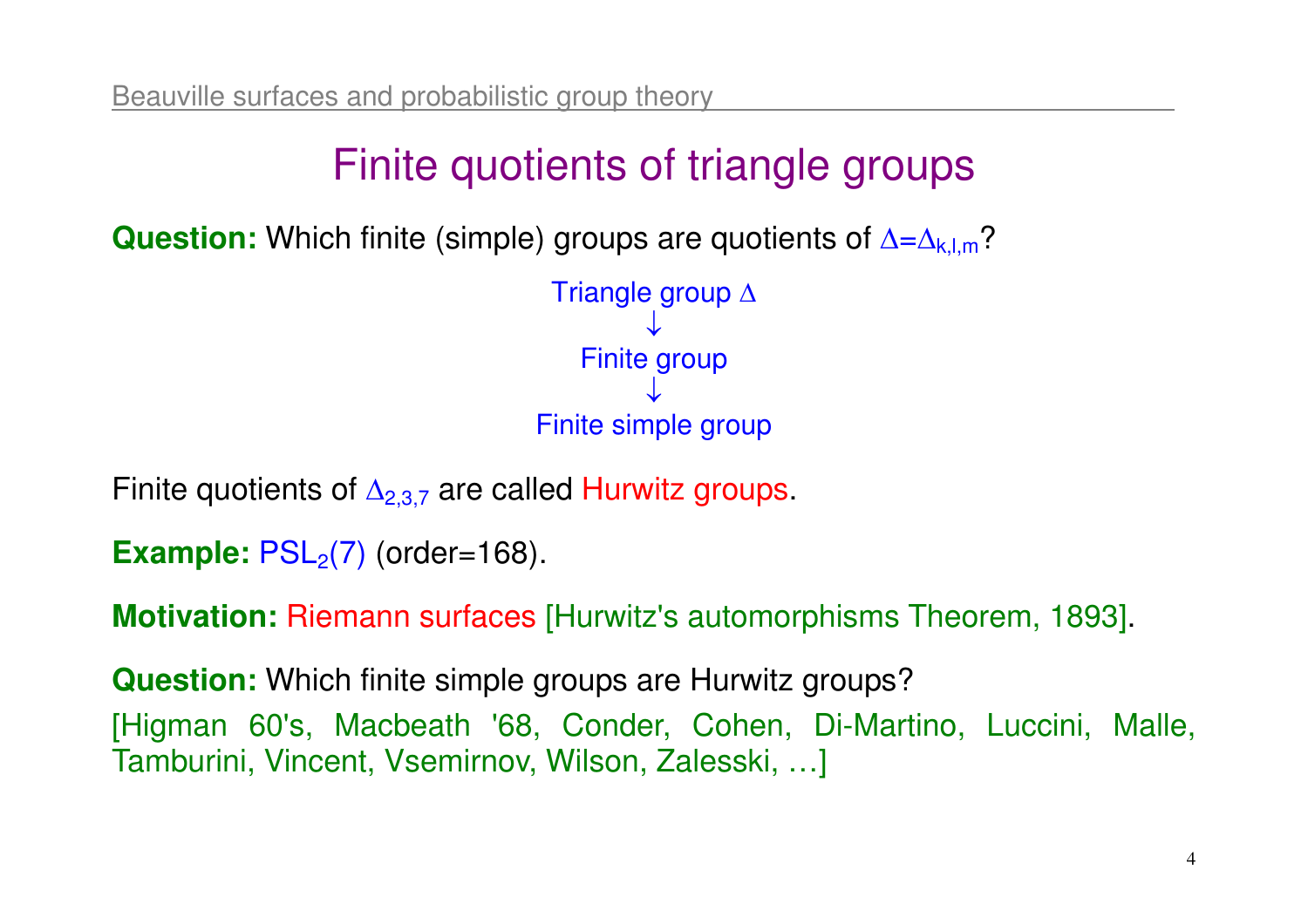## Finite simple groups

The finite simple groups are the building blocks of all finite groups.



**Definition.**G is simple if it has no non-trivial normal subgroups, except G.

**Theorem.** Classification of the (non-abelian) Finite Simple Groups.

- Alternating groups  $A_n$  (n≥5).
- $\bullet\,$  Finite simple groups of Lie type  $\mathsf{G}_{\mathsf{r}}(\mathsf{q})$ where r is the Lie rank and  $q=p^e$  is the size of finite field; e.g.  $PSL_{r+1}(q)$ .
- 26 sporadic groups.

**On the proof…** thousands of pages, hundreds of articles, ∼100 authors:<br>From Galois (1832) to Gorenstein-Lyons-Solomon (90's) From Galois (1832) to Gorenstein-Lyons-Solomon (90's)…

**Corollary.** If G is a finite simple group then G is 2-generatred. Hence, G is a quotient of some triangle group ∆.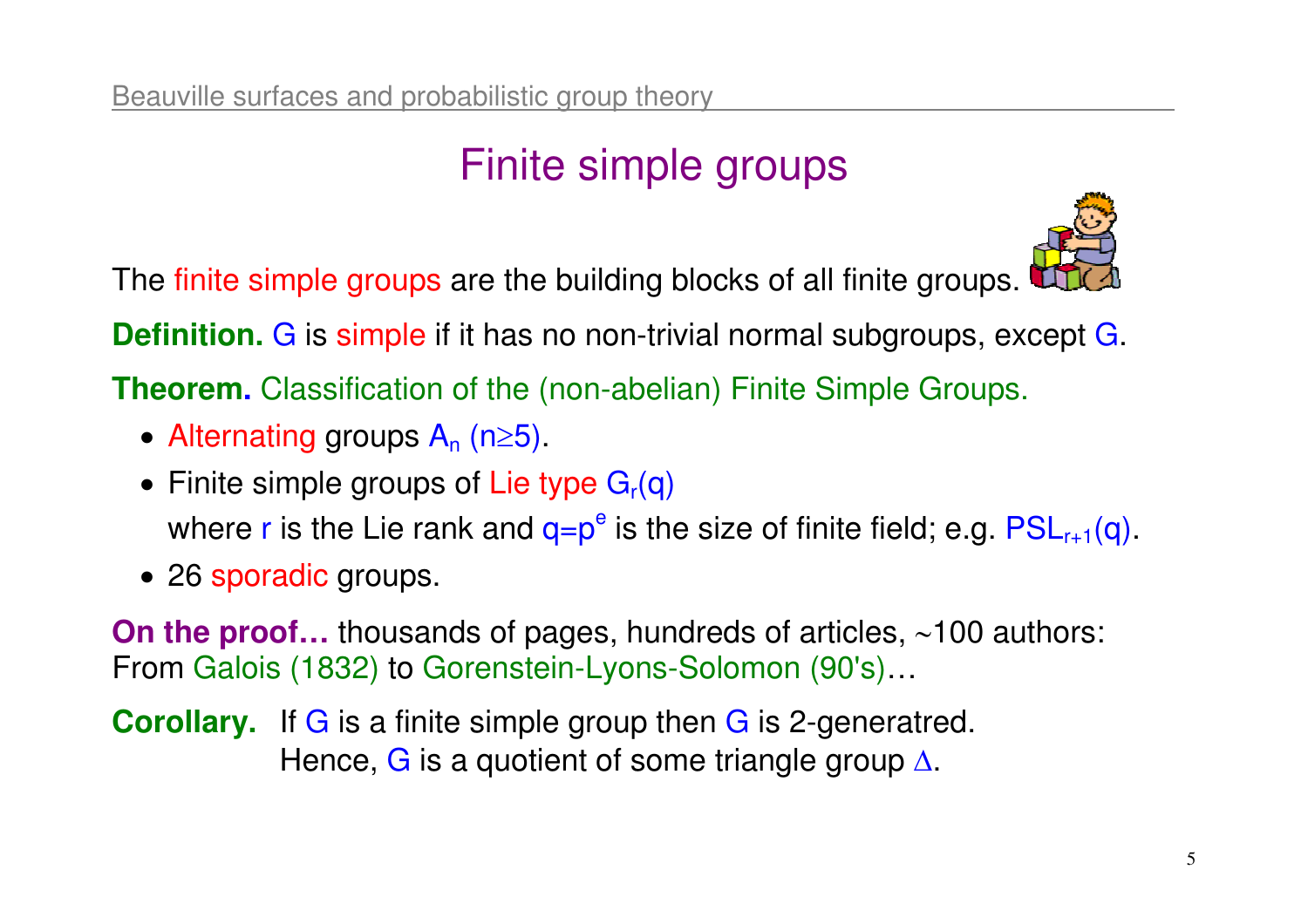## Which finite simple groups are quotients of  $\Delta_{k,l,m}$ ?

#### **Higman's conjecture (60's):**

 $\mathsf{A}_\mathsf{n}$  is a quotient of  $\Delta_{\mathsf{k},\mathsf{l},\mathsf{m}}$ if n≥n<sub>0</sub>(k,l,m) is large enough.

- (2,3,7): [Higman; Conder '80].  $\mathsf{n}_0\!\!=\!\!168.$
- (k,l,m): [Everitt '00]; [Liebeck-Shalev '04].

**Conjecture** [Liebeck-Shalev '05]. $\mathsf{G}_\mathsf{r}(\mathsf{q})$  is a quotient of  $\Delta_{\mathsf{k},\mathsf{l},\mathsf{m}}$ if r≥r $_0$ (k,l,m) is large enough.

• (2,3,7): [Luccini-Tamburini '99; Luccini-Tamburini-Wilson '00]. For PSL<sub>r</sub>(q): r<sub>0</sub>=267

For almost all primes p there is exactly one exponent e s.t.  $\mathsf{PSL}_2(\mathsf{p}^{\mathsf{e}})$ (or:  $\mathsf{PGL}_2(\mathsf{p}^{\mathsf{e}})$ ) is a quotient of  $\Delta_{\mathsf{k},\mathsf{l},\mathsf{m}}$  .

- (2,3,7): [Macbeath '68].
- (k,l,m) [Langer-Rosenberger '89; Levin-Rosenberger '90; Marion '09].

#### [Larsen-Lubotzky-Marion].

If  $(k,l,m)$  is a *rigid* triple of primes for G<sub>r</sub> then there are finitely many e for which  $\mathsf{G_r(p^e)}$  is a quotient of  $\Delta_{\mathsf{k},\mathsf{l},\mathsf{m}}.$ (via deformation theory).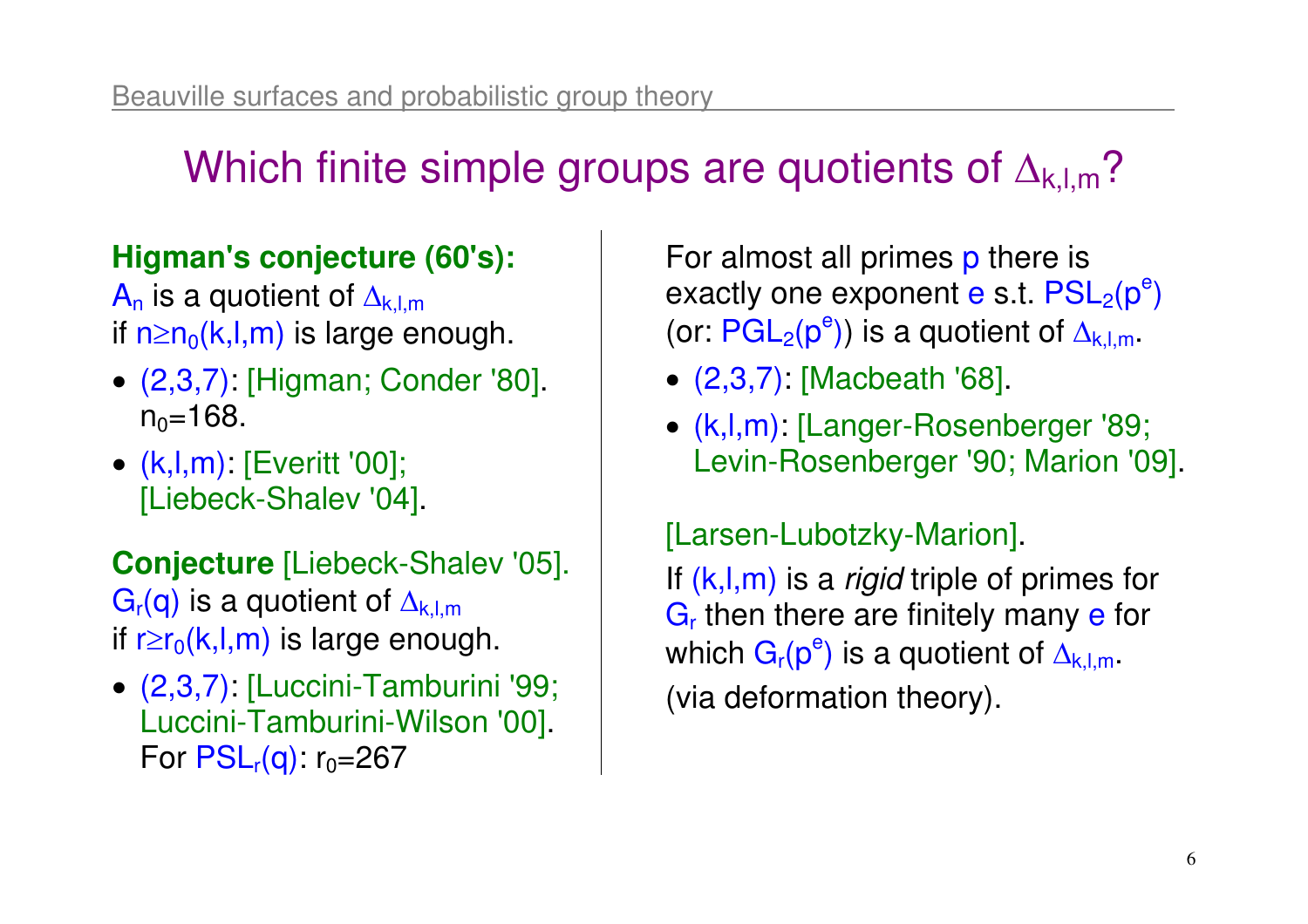### Beauville surfaces and Beauville structures

⇔

#### **Algebro-geometric definition:**

[Catanese '00] A Beauville surface S is a compact complex surface

 $\mathbb{S}{=}( \mathbb{C}_1 {\times} \mathbb{C}_2 )$ /G,

where  $\mathsf{C}_1$  and  $\mathsf{C}_2$  are curves of genus at least 2, G is a finite group acting freely on their product, and  $S$  is rigid.

**Example** [Beauville '78]. C1=C2={x<sup>5</sup>+y<sup>5</sup>+z<sup>5</sup>=0}, G=**Z**52

#### **Group theoretical property:**

[Bauer-Catanese-Grunewald '05]

G admits a Beauville structure of type  $((\mathsf{k}_1, \mathsf{l}_1, \mathsf{m}_1),(\mathsf{k}_2, \mathsf{l}_2, \mathsf{m}_2))$ , if there exist  $V - V ((x_1,y_1,z_1),(x_2,y_2,z_2))$  such that

- i.  $\langle x_1, y_1 \rangle = G = \langle x_2, y_2 \rangle$
- ii.  $x_1y_1z_1 = 1 = x_2y_2z_2$ ,
- iii.  $ord(x_i)=k_i$ ,  $ord(y_i)=l_i$ ,  $ord(z_i)=m_i$ ,

iv.  $\Sigma_1 \cap \Sigma_2 = \{1\}$ , where:

 $\Sigma_i$  is the union of the conjugacy classes of all powers of  $x_i$ , all powers of  $y_i$ , and all powers of z<sub>i</sub>.

**Note:** (i)+(ii)+(iii) ⇔ ∆<sub>ki,li,mi</sub> map onto G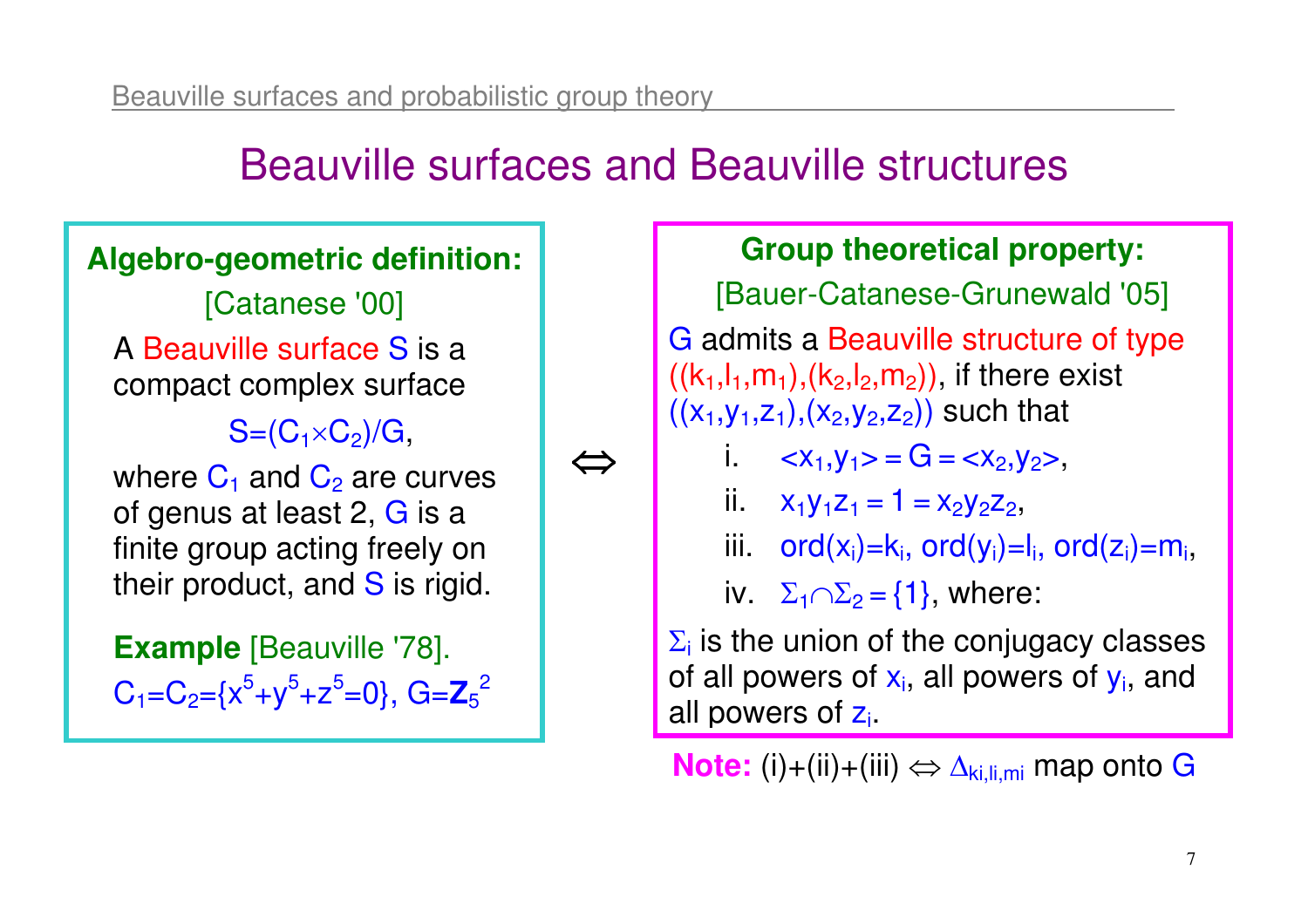### Beauville structures for finite simple groups

**Question 1.** Which finite simple groups admit a Beauville structure?

**Theorem** (conjectured by [Bauer-Catanese-Grunewald '05]). **All** finite simple groups (except A<sub>5</sub>) admit a Beauville structure.

#### **Proved for…**

- •An (n≥6) [BCG '05; Fuertes- Gonzáles-Diez '09].
- $PSL<sub>2</sub>(q)$  (q≥7) [Fuertes-Jones '11; Garion-Penegini '13].
- Other groups of low Lie rank r≤2 [Fuertes-Jones '11; Garion-Penegini '13].
- **Almost all** finite simple groups [Garion-Larsen-Lubotzky '12].
- **All** finite simple groups [Guralnick-Malle'12; Fairbairn-Magaard-Parker'13].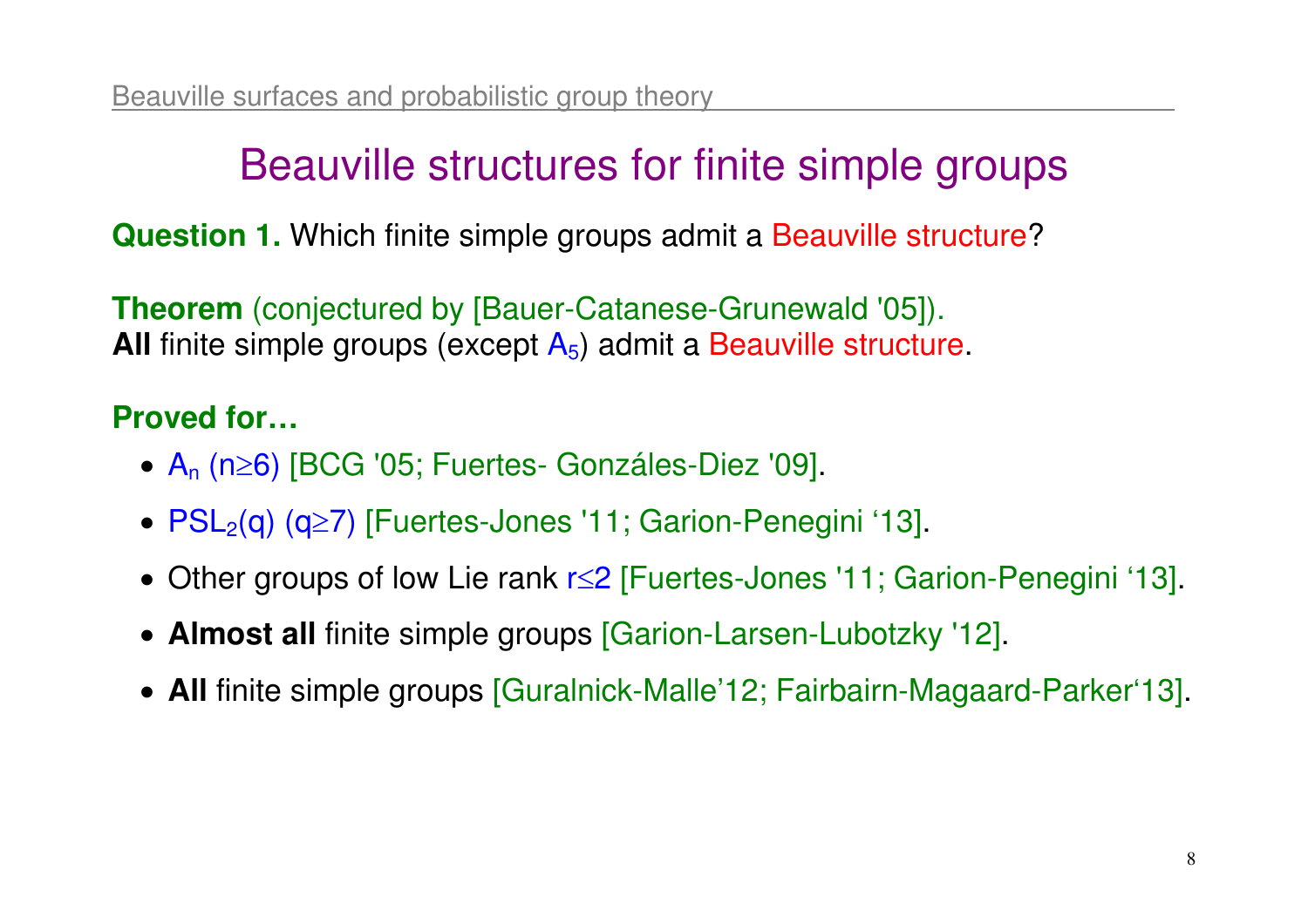### Types of Beauville structures

**Question 2.** Which types can occur in a Beauville structure?

**Theorem** [Garion-Penegini '13] (conjectured by [BCG '05]). For any hyperbolic triples  $((k_1,l_1,m_1),(k_2,l_2,m_2))$ , almost all  $\mathsf{A}_\mathsf{n}$  admit a Beauville structure of type  $((k_1, l_1, m_1), (k_2, l_2, m_2))$ Remark. The proof is based on [Liebeck-Shalev '04].

**Theorem** [Garion]. Characterization of the types  $((k_1, l_1, m_1), (k_2, l_2, m_2))$  of Beauville structures for  $\mathsf{PSL}_2(\mathsf{q})$  .

**Conjecture** [Garion-Penegini '13]. For any hyperbolic triples ( $k_1, l_1, m_1$ ) and  $(k_2, l_2, m_2)$ ,  $G_r(q)$  admits a Beauville structure of type  $((k_1, l_1, m_1), (k_2, l_2, m_2))$  if the Lie rank r≥r $_0$ (k $_1,$ l $_1,$ m $_1,$ k $_2,$ l $_2,$ m $_2)$  is large enough.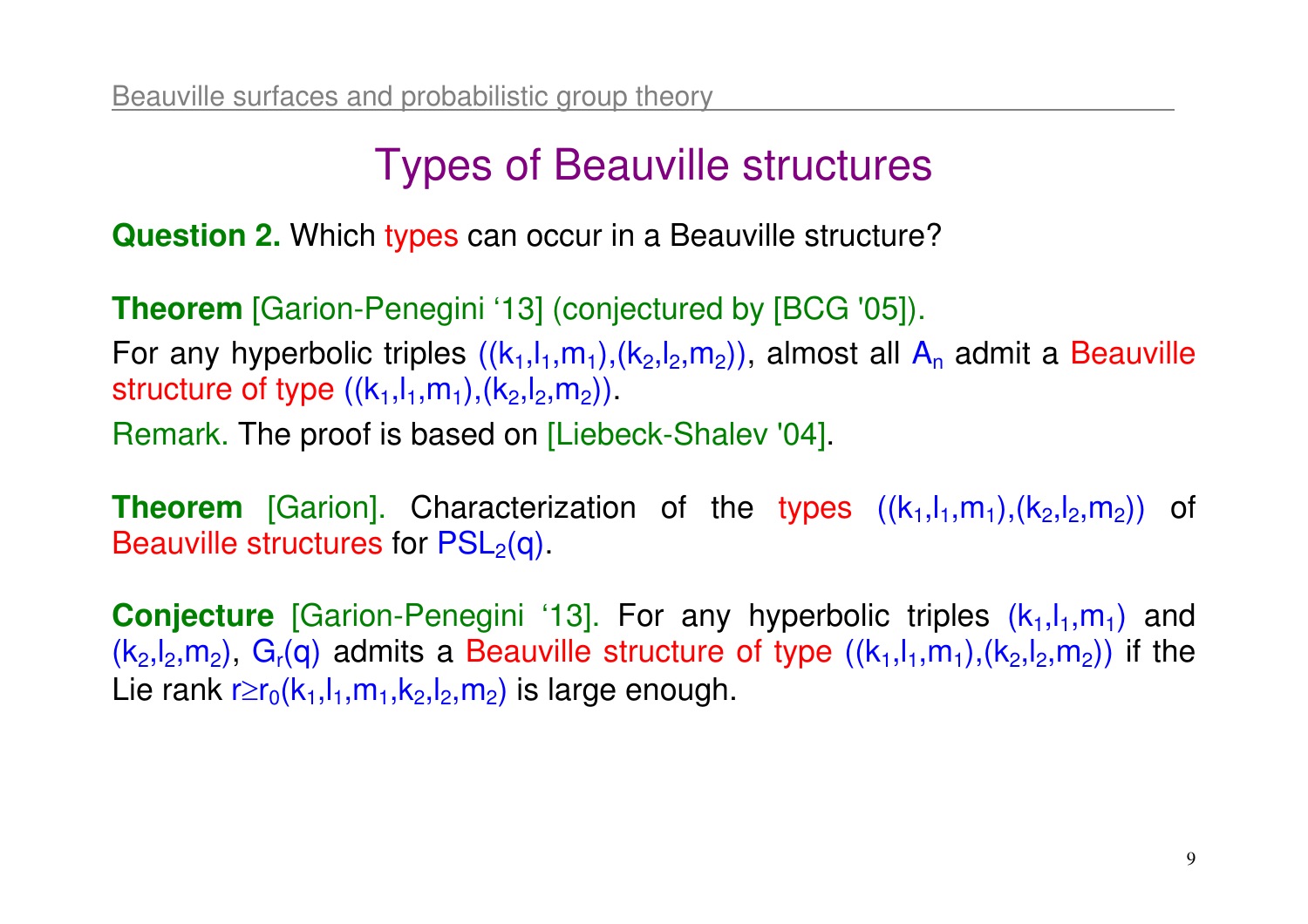### Sketch of the probabilistic proof

In order to show that a finite simple group G admits a Beauville structure one needs to find  $x_1,y_1,z_1,x_2,y_2,z_2{\in}\mathsf{G}$  such that:

- (1) No non-identity power of  $x_1,y_1,z_1$  is conjugate in G to a power of  $x_2,y_2,z_2$ : Choose "disjoint" conjugacy classes  $\mathsf{X}_1,\mathsf{Y}_1,\mathsf{Z}_1,\mathsf{X}_2,\mathsf{Y}_2,\mathsf{Z}_2$  .
	- $G = G<sub>r</sub>(q)$ : conjugacy classes of regular semisimple elements  $t<sub>1</sub>, t<sub>2</sub>$  from "disjoint" maximal tori T<sub>1</sub>=C<sub>G</sub>(t<sub>1</sub>),T<sub>2</sub>=C<sub>G</sub>(t<sub>2</sub>), i.e. ∀g∈G: T<sub>1</sub>∩g<sup>-1</sup>T<sub>2</sub>g = {1}.
	- $G=A_n$  almost homogeneous conjugacy classes whose elements are of orders  ${\sf k}_1, {\sf l}_1, {\sf m}_1, {\sf k}_2, {\sf l}_2, {\sf m}_2,$  with different numbers of fixed points.

[Liebeck-Shalev '04]. An almost homogeneous class in  $S_n$  (of order m):

 (<sup>∗</sup>,∗,…,∗)(∗,∗,…,∗)…(∗,∗,…,∗)∗∗…∗ (f is bounded as n→∞)m m f m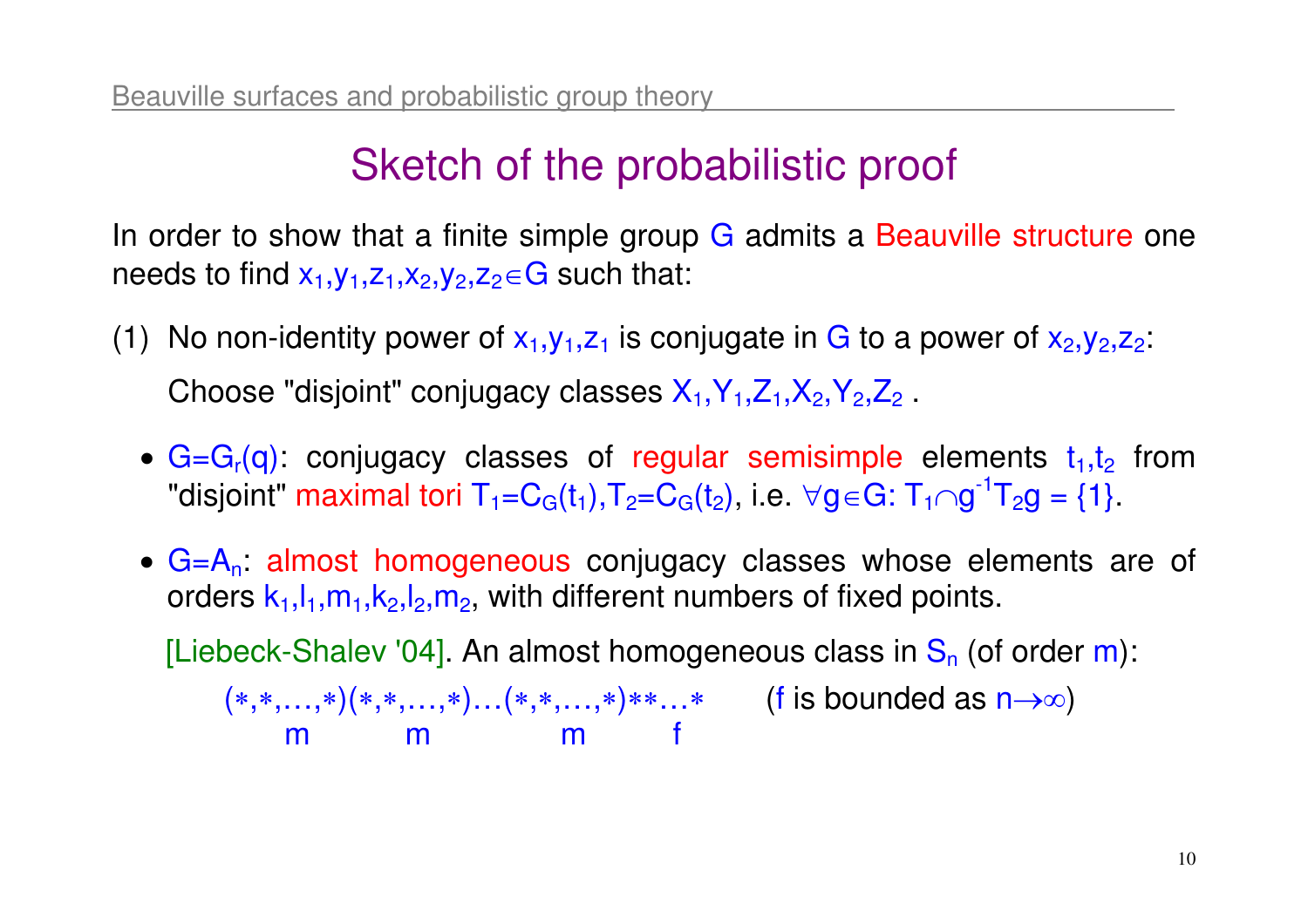### Sketch of the probabilistic proof - continued

(2)  $x_1y_1z_1 = 1 = x_2y_2z_2$ :

[Frobenius]. Let:  $N_{X,Y,Z} = \{(x,y,z): x\in X, y\in Y, z\in Z, xyz=1\}$ Then  $\#N_{X,Y,Z} = |X| \cdot |Y| \cdot |Z| \cdot |G|^{-1} \cdot \Sigma_{|\chi \in \mathbb{R}|}$ ⋅ ∑ $\angle$   $\chi \in \text{Irr}(\mathsf{G})$  $\chi(x)\chi(y)\chi(z)\chi(1)^{-1}$  .

Usually, the main contribution to this sum comes from  $\chi$ =1.

We should estimate  $|\chi({\bf g})|$  for an irreducible character  $\chi$  and an element g.

Claim. There exist an absolute constant c such that for every sufficiently large group of Lie type  $G = G_r(q)$ , there exist maximal tori  $T_1, T_2$ , such that for every regular  $\mathsf{t}\!\in\!\mathsf{T}_1\!\cup\!\mathsf{T}_2$  and every irreducible character  $\chi$  of  $\mathsf{G}\!\cdot\!|\chi(\mathsf{t})|\!\!<\!\!\mathsf{cr}^3$  .

Witten's zeta function:  $\zeta^{\mathrm{G}}(\mathsf{s}) = \Sigma$  $\angle$   $\chi \in \text{Irr}(G)$  $\chi(1)^{-s}$ 

[Liebek-Shalev '05]. If G≠PSL<sub>2</sub>(q) and s>2/3 then

 $\zeta^\mathrm{G}(\mathbf{s}){\rightarrow} \mathbf{1}$  as  $|\mathsf{G}|{\rightarrow}\infty$  .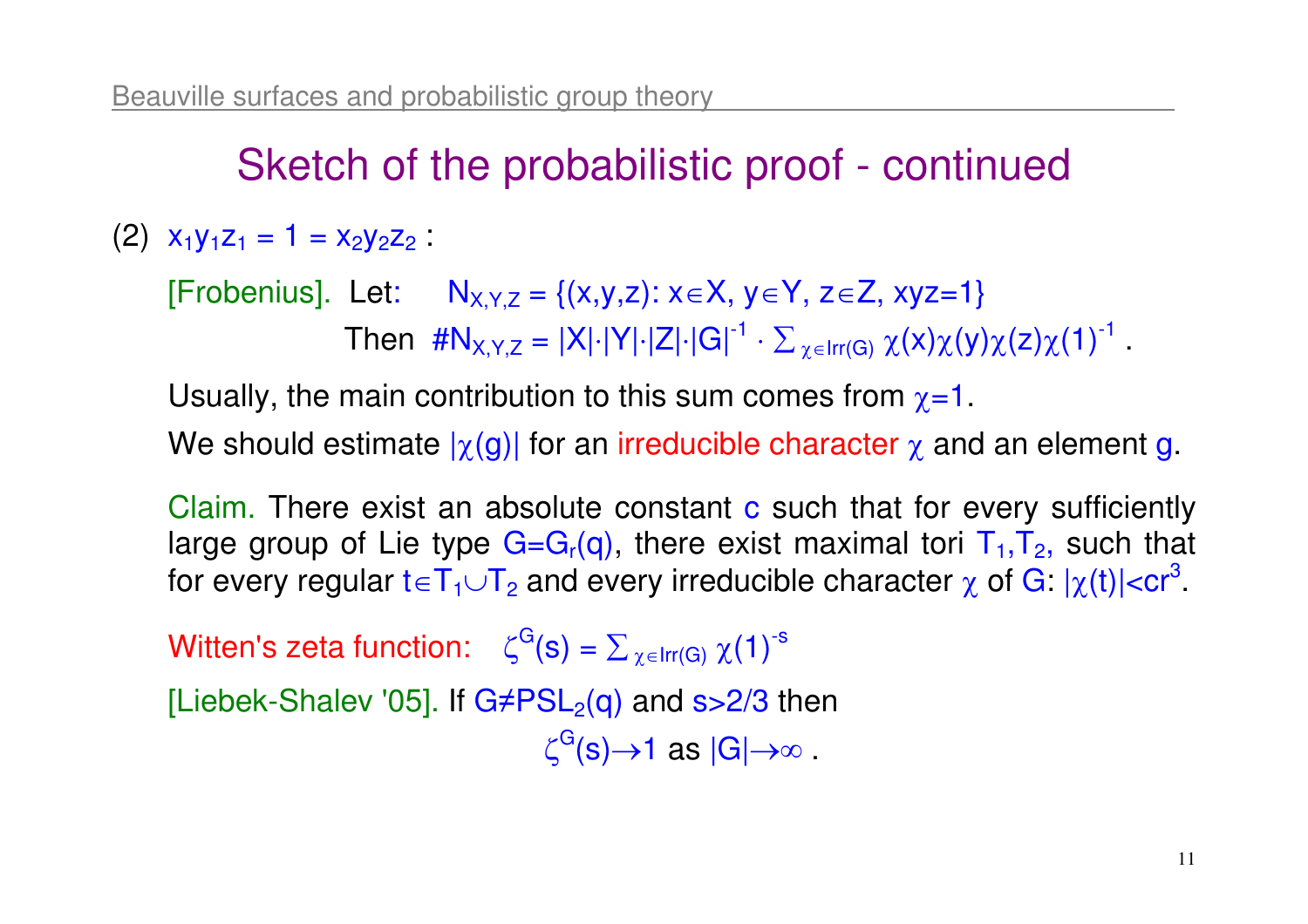### Sketch of the probabilistic proof - continued

#### $(3)$   $\langle x_1, y_1 \rangle = G = \langle x_2, y_2 \rangle$

Show that  $\mathsf{N}_{\mathsf{Xi},\mathsf{Yi},\mathsf{Zi}}$  contains a generating pair  $(\mathsf{x}_{\mathsf{i}},\mathsf{y}_{\mathsf{i}})$  for  $\mathsf{G}_{\mathsf{i}}$ Namely, one should avoid pairs which lie in the same maximal subgroup.

[Dixon '69; Kantor-Lubotzky '90; Liebeck-Shalev '95].Almost every pair (x,y)∈G×G in a finite simple group G generates it.

Estimate the cardinality of  $\mathsf{N}_{\mathsf{Xi},\mathsf{Yi},\mathsf{Zi}}$  (using Frobenius), and compare it to:

 $\Sigma_{\mathsf{M}\in\mathsf{maxG}}\left\{ \mathsf{(x,y,z)}\colon \mathsf{x}\!\in\!\mathsf{X}_{\mathsf{i}}\!\!\cap\!\mathsf{M},\, \mathsf{y}\!\in\!\mathsf{Y}_{\mathsf{i}}\!\!\cap\!\mathsf{M},\, \mathsf{z}\!\in\!\mathsf{Z}_{\mathsf{i}}\!\!\cap\!\mathsf{M},\, \mathsf{x}\mathsf{y}\mathsf{z}\!\!=\!\!\mathsf{1} \right\} \leq$  $\Gamma$  INIII  $\sim$  IOII  $\Gamma$  IOIII  $\sim$  IOIII  $\Sigma_{\mathsf{M}\in\mathsf{maxG}}\left|\mathsf{M}\right|^2\leq\left|\mathsf{G}\right|^2\Sigma_{\mathsf{M}\in\mathsf{maxG}}[\mathsf{G}\text{:}\mathsf{M}]^{\text{-}2}\leq\left|\mathsf{G}\right|^2\mathsf{m}(\mathsf{G})^{\text{-}1/2}\:\Sigma_{\mathsf{M}\in\mathsf{n}}$  $\mathsf{maxG} = \mathsf{set}$  of proper maximal subgroups of  $\mathsf{G}.$  $\rm{^{2}}\leq\left| G\right| ^{2}\Sigma_{M\in\mathsf{maxG}}[G\text{:}M]^{‐2}\leq\left| G\right| ^{2}\text{m}(G)^{‐1/2}\Sigma_{M\in\mathsf{maxG}}\left[ G\text{:}M\right]^{‐3/2}$  $m(G)$  = minimal index of a proper subgroup of G.  $=$  minimal degree of a non-trivial permutation representation of  $\bf G$ .  $\mathsf{m}(\mathsf{G})\ \geq \mathsf{cq}^{\mathsf{r}}\,$  [Landazuri-Seitz '74]. [Liebeck-Martin-Shalev '05]. ∀s>1, Σ<sub>M∈maxG</sub> [G:M]<sup>-s</sup> → 0 as |G|→∞.